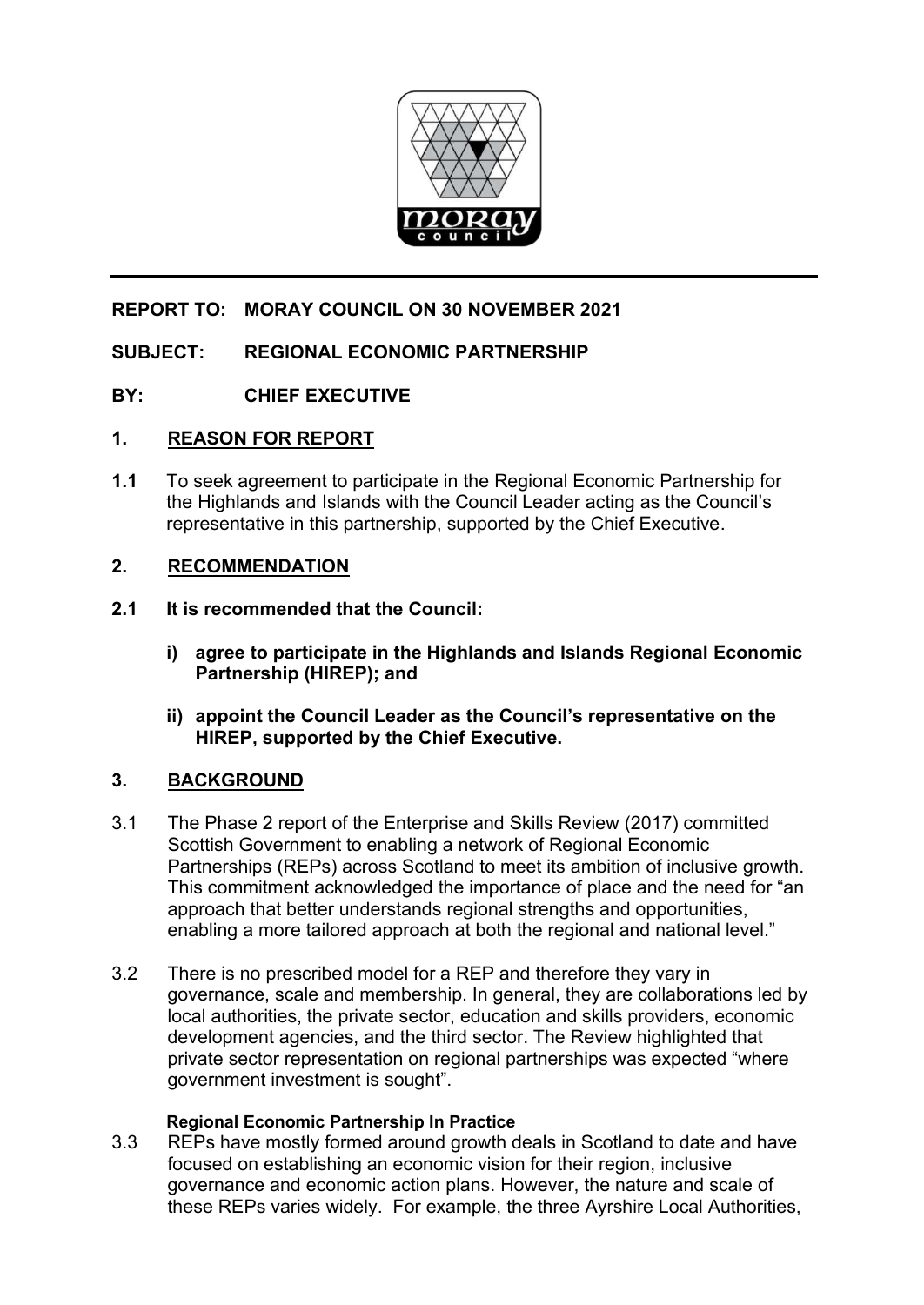together with the enterprise and skills agencies, private sector, education and third sectors, formed a Regional Economic Partnership in 2019. The REP will deliver scrutiny of the growth deal, develop a shared regional economic strategy, and is working to co-create the Community Wealth Building project as part of the growth deal.

- 3.4 In contrast, in Moray our REP has been Moray Economic Partnership (MEP) and whilst MEP includes similar representatives, it does not extend beyond Moray. In the years before Moray Growth Deal was conceived, there was some discussion as to whether Moray should align itself with either the Aberdeen City Region Deal or the Inverness City Region Deal. This was not progressed as, due to our particular geography, we look both north and east for many economic and socio-economic purposes, being part of NHS Grampian with Aberdeen City and Aberdeenshire and the Convention of Highlands and Islands with many more northerly local authorities including Highland and the Islands. Argyll and Bute is in a similar position.
- 3.5 The role of REPs was highlighted in the Scottish Government response to the Advisory Group Report on Economic Recovery which identified the need for local and regional approaches to recovery to reflect the different challenges across Scotland. The Scottish Government response acknowledged that REPs would be enabled to develop economic recovery plans. MEP has done so.
- 3.6 As highlighted above, the Scottish Government has indicated REPs as important vehicles in developing a shared vision and understanding of a region's opportunities and challenges and accelerating inclusive economic growth at a regional level. There is also the potential to be a delivery vehicle for other funding, such as the Shared Prosperity Fund, but the routing of this is not yet clear.

### **A Highlands And Islands Regional Economic Partnership**

- 3.7 The Enterprise and Skills Review acknowledged that, in addition to REPs forming around growth deals in Scotland, the Convention of the Highlands and Islands (COHI) was "a well-established forum which fosters partnership working to drive sustainable economic growth" across the Highlands and Islands region. This sentiment was echoed in the discussion at the October 2020 COHI meeting when it was agreed to progress discussions on the best means by which to strengthen regional economic structures.
- 3.8 The nature and scale of the Highlands and Islands region is markedly different from other REP areas in Scotland. In considering the remit of REPs (as set out in the Review) COHI meets the broad principles however, whilst it has a strong level of public partnership it differs from other REPs in its governance – through Scottish Government – and membership with no private or third sector members.
- 3.9 There is no precept to develop a new structure, however if a regional framework extending beyond Moray is required, COHI presents a solution but would potentially require adaptation. Some concerns have been expressed about the number of existing partnerships, the resource implications, and the need for added value from a new structure and this has been taken into account in discussions at COHI level.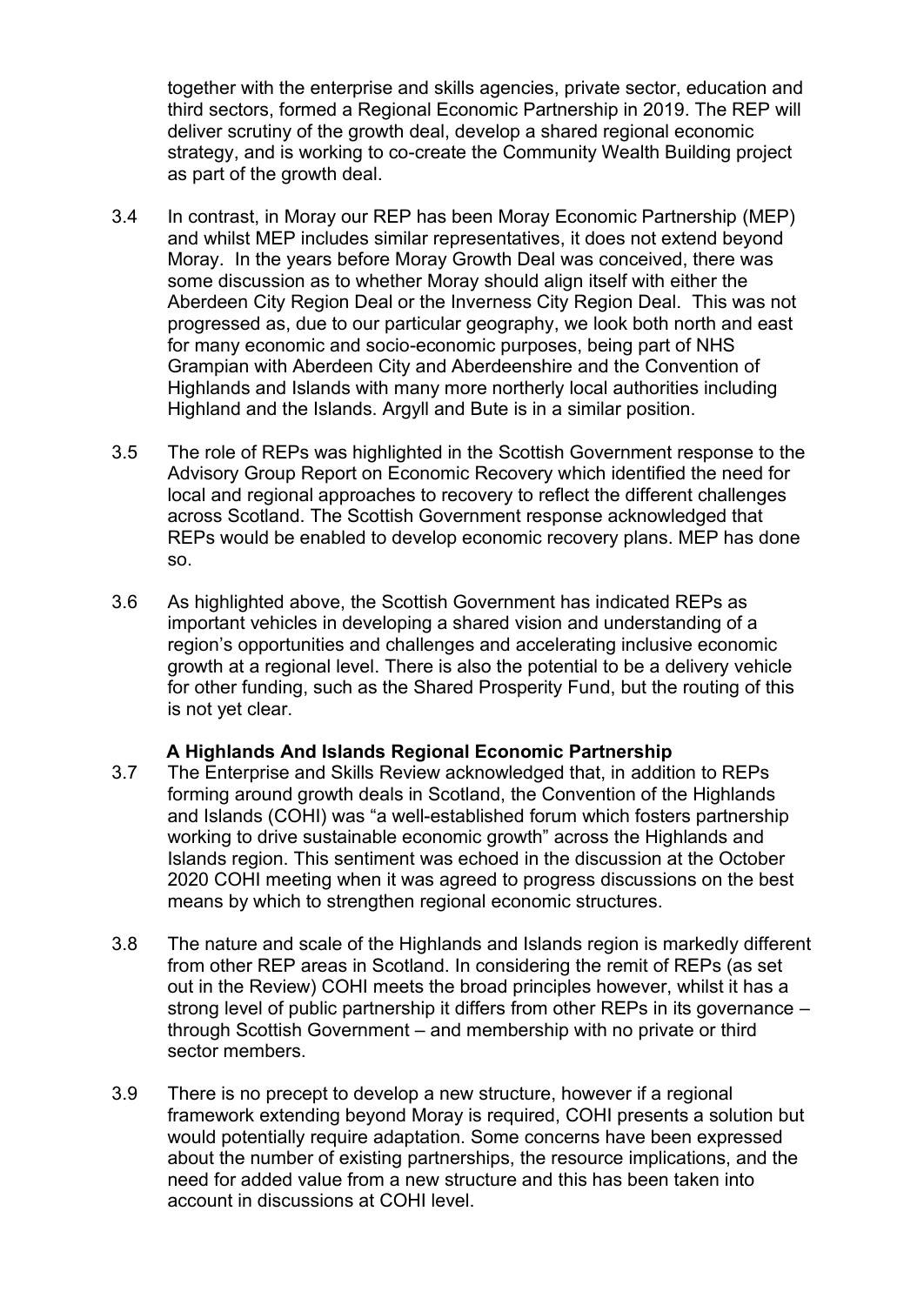- 3.10 COHI agreed that Highlands and Islands Enterprise (HIE) should undertake initial work to scope out and put in place Terms of Reference (ToR) for a Highlands and Islands REP. HIE subsequently facilitated a set of discussions with Local Authority Leaders and developed an initial ToR. That initial ToR has subsequently gone through several iterations to arrive at the present draft outlined at **Appendix 1**.
- 3.11 The ToR make it clear that HIREP is a body for collaboration and advocacy, focussing on areas of joint strategic purpose and co-ordinated activity to better promote regional growth. Sovereignty at local level will remain, as HIREP is seen as being complementary to local authority area groupings such as MEP rather than taking their place. In that respect, HIREP could be seen as similar to the collaborative governance set up under the Northern Strategic Territory Partnership Board and Northern Alliance for Education, seeking to support and promote expanded geographical co-operation where the advantages of this are clear.
- 3.12 The present iteration of the ToR is assessed as providing an appropriate balance across the requirements of the partners and a set of activities appropriate to Moray's requirements.
- 3.13 If Moray agrees to join HIREP, as is clear from the draft ToR it is envisaged that the Council Leader will be the Council representative supported by the Chief Executive.
- 3.14 The first meeting of HIREP is due to be called shortly and confirmation of Moray's position is now required. The draft ToR will be considered at this meeting.

### **4. SUMMARY OF IMPLICATIONS**

### **(a) Corporate Plan and 10 Year Plan (Local Outcomes Improvement Plan (LOIP))**

The economic objectives of the HIREP appear to match those within the Corporate Plan and LOIP.

### **(b) Policy and Legal**

There are no policy or legal implications not apparent from the ToR.

### **(c) Financial implications**

There are no financial implications other than attending meetings of the HIREP and these are likely to be aligned with meetings of COHI Leaders where possible**.** 

### **(d) Risk Implications**

Non-participation in the REP is the key initial risk. Monitoring of HIREP activities will be important to guard against new risks emerging.

### **(e) Staffing Implications**

Staff resources will be required to support Moray attendees at the HIREP and to support any additional activities generated by the HIREP.